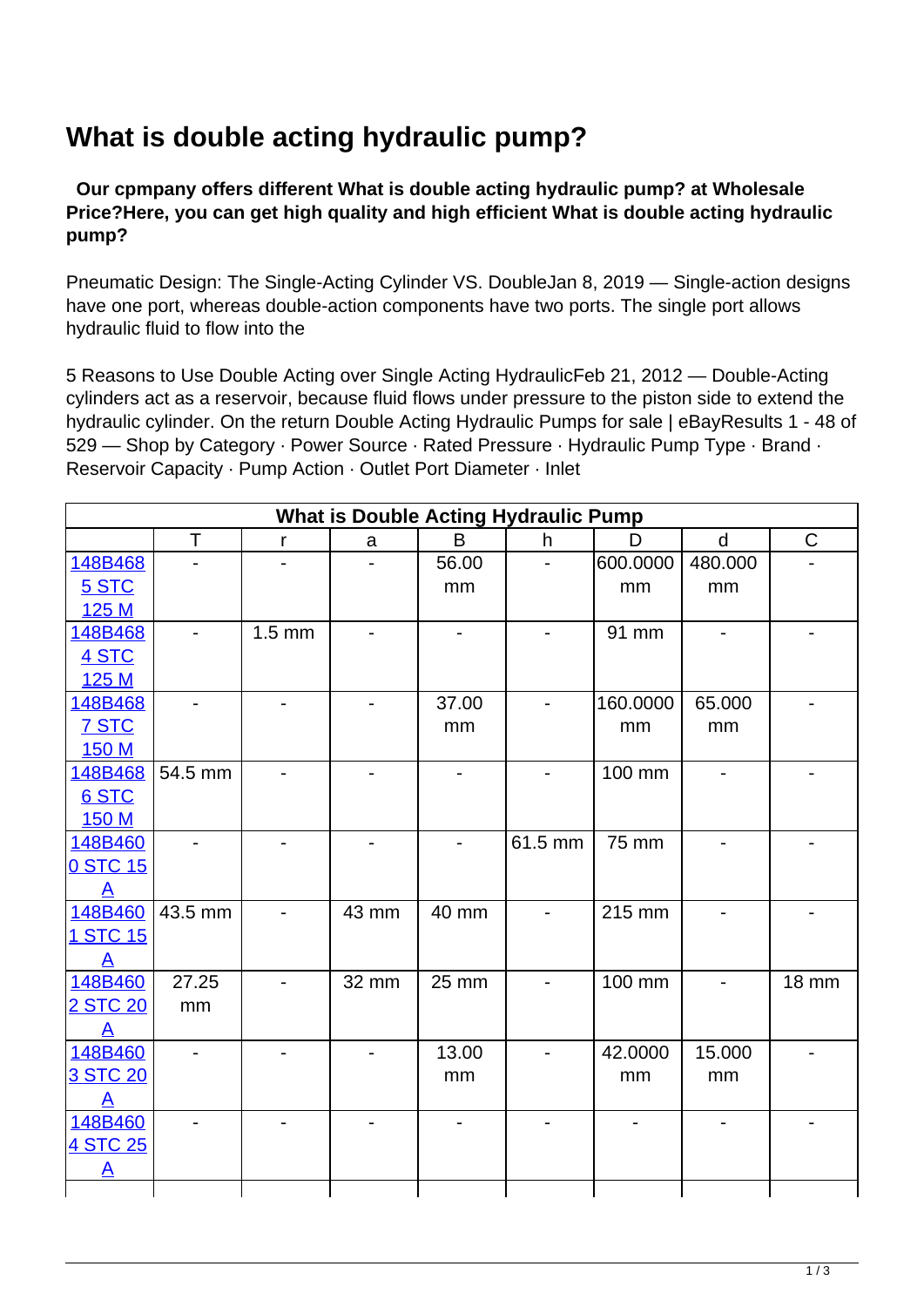| 148B460         |       |       | 30.20 | 85.0000  | 45.000  |       |
|-----------------|-------|-------|-------|----------|---------|-------|
| <b>5 STC 25</b> |       |       | mm    | mm       | mm      |       |
|                 |       |       |       |          |         |       |
| 148B460         | 18.25 | 15 mm | 17 mm | 72 mm    |         | 15 mm |
| 6 STC 32        | mm    |       |       |          |         |       |
|                 |       |       |       |          |         |       |
| 148B460         |       |       |       | 250 mm   |         |       |
| <b>7 STC 32</b> |       |       |       |          |         |       |
|                 |       |       |       |          |         |       |
| 148B460         |       |       | 20.00 | 200.0000 | 160.000 |       |
| <b>8 STC 40</b> |       |       | mm    | mm       | mm      |       |
|                 |       |       |       |          |         |       |
| 148B460         | 37 mm | 31 mm |       | 130 mm   |         |       |
| 9 STC 40        |       |       |       |          |         |       |
| $\mathbf{A}$    |       |       |       |          |         |       |

Double Acting Units - Bailey HydraulicsDouble Acting Units. A hydraulic power unit, or HPU for short, consists of four main components: a prime mover (either an engine or electric motor), a pump,

What are Single Acting & Double Acting Hydraulic CylindersSingle Acting cylinder only extends by pressure from a pump and then retracts by the weight of the load or by an inbuilt spring. · A simple way to tell the cylinders OTSingle vs. double acting 12 volt hydraulic pumpsSep 16, 2018 — It looks like the single acting pumps have one port; hydraulic fluid goes out the port under pressure, there is a check valve to keep cylinder from

| <b>What is Double Acting Hydraulic Pump?</b> |                |                     |                     |                     |  |  |  |
|----------------------------------------------|----------------|---------------------|---------------------|---------------------|--|--|--|
| <b>Rexroth Vane</b>                          | VOLVO injector | Yuken single        | <b>Yuken Double</b> | <b>Yuken Piston</b> |  |  |  |
| pump                                         |                | Vane pump           | Vane pump           | pump                |  |  |  |
| <b>PVV1-1X/016RA1</b>                        | 02137446       | PV2R4-136-F-        | PV2R34-66-237-      | AR16-FR01C-20       |  |  |  |
| 5DMB                                         |                | <b>LAA-4222</b>     | F-RAAA-31           |                     |  |  |  |
| PVV1-1X/027RA1                               | 20430583       | PV2R4-136-L-        | PV2R34-76-136-      | AR16-FR01B-20       |  |  |  |
| 5DMB                                         |                | <b>RAB-4222</b>     | <b>F-RAAA-31</b>    |                     |  |  |  |
| <b>PVV1-1X/036RA1</b>                        | 20440388       | <b>PV2R4-136-F-</b> | PV2R34-76-153-      | AR22-FR01C-20       |  |  |  |
| 5DMB                                         |                | <b>RAB-4222</b>     | F-RAAA-31           |                     |  |  |  |
| <b>PVV1-1X/040RA1</b>                        | 21340611       | PV2R4-136-L-        | PV2R34-76-184-      | AR22-FR01B-20       |  |  |  |
| 5DMB                                         |                | <b>LAB-4222</b>     | <b>F-RAAA-31</b>    |                     |  |  |  |
| PVV2-1X/068RB1                               | 21340612       | PV2R4-136-F-        | PV2R34-76-200-      | A10-F-R-01-C-       |  |  |  |
| 5UMB                                         |                | <b>LAB-4222</b>     | F-RAAA-31           | $K-10$              |  |  |  |
| <b>PVV2-1X/040RA1</b>                        | 21371672       | <b>PV2R4-153-L-</b> | PV2R34-76-237-      | A10-F-R-01-B-       |  |  |  |
| 5DMB                                         |                | <b>RAA-4222</b>     | F-RAAA-31           | $K-10$              |  |  |  |
|                                              | 21371673       | PV2R4-153-F-        | PV2R34-85-136-      | A10-F-R-01-H-       |  |  |  |
|                                              |                | <b>RAA-4222</b>     | F-RAAA-31           | $K-10$              |  |  |  |
|                                              |                | PV2R4-153-L-        | PV2R34-85-153-      | A10-L-R-01-C-       |  |  |  |
|                                              |                | <b>LAA-4222</b>     | F-RAAA-31           | <u>K-10</u>         |  |  |  |
|                                              |                |                     | PV2R34-85-184-      | A10-L-R-01-B-       |  |  |  |